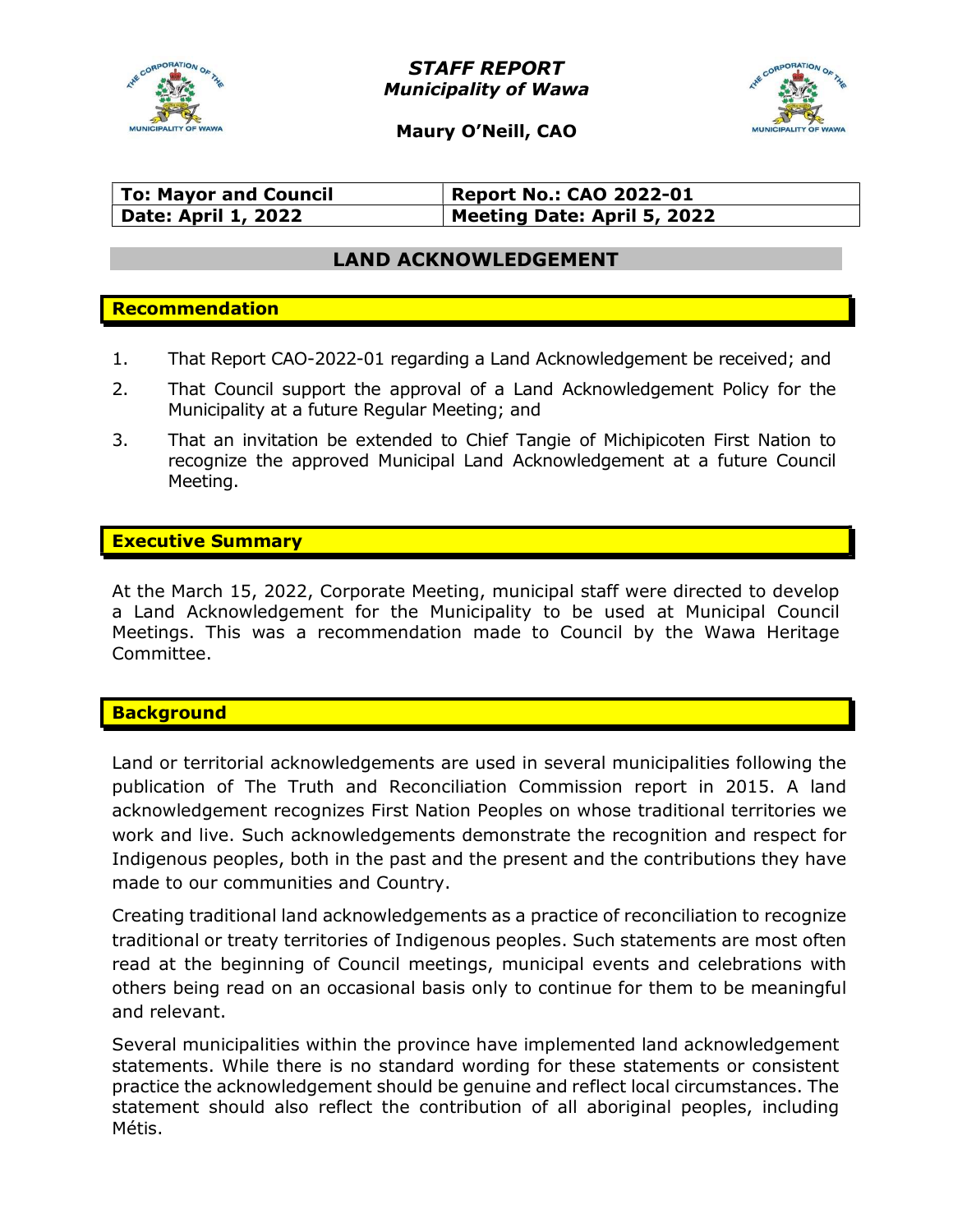### Considerations

The Municipality of Wawa wishes to acknowledge First Nation people with a statement and ensure that the land acknowledgement remains meaningful and sincere. A Land Acknowledgement Policy will include that the Acknowledgement be used in the following proposed circumstances;

- Council Corporate, Special and Regular Meetings, including
	- √ Inaugural Session of Wawa Council following the municipal election,
	- $\sqrt{\ }$  Council Meetings where there is a matter discussed publicly or in-camera related to land and planning matters including the sale or acquisition of land.
- Municipal Reports, including
	- √ Corporate Strategic Plan, Official Plan or Official Plan Amendments,
	- $\sqrt{\phantom{a}}$  Other documents as directed by Council in consultation with the CAO.
- Council Special Events, including
	- $\sqrt{\ }$  Municipal dedication ceremonies, opening of new facilities and infrastructure,
	- √ Other Special Events as directed the by Council in consultation with the CAO.

## Proposed Acknowledgement

With the assistance of Councillor Melanie Pilon and referencing the Traditional Territory Acknowledgements in Ontario from the Ontario Federation of Labour and other sources, the following Land Acknowledgement is proposed;

We (I) will begin this meeting by acknowledging that we are gathering on land that has been inhabited by Indigenous peoples since time immemorial.

We (I) would like to recognize that we are in the Robinson-Superior Treaty territory and the land on which we are gathered today is the traditional territory of the Anishinaabe. Specifically, we acknowledge the neighbouring community of Michipicoten First Nation, to whom we have great respect.

We (I) also recognize the contributions of all Indigenous peoples, including the Métis, in shaping and strengthening the community and Province of Ontario.

Once Council has adopted a Land Acknowledgment Policy, it is recommended that Chief Tangie from Michipicoten First Nation be invited to attend a meeting of Council to officially acknowledge the Municipal Land Acknowledgement. Further, it is also recommended that the Land Acknowledgement be added to the Wawa Municipal Website.